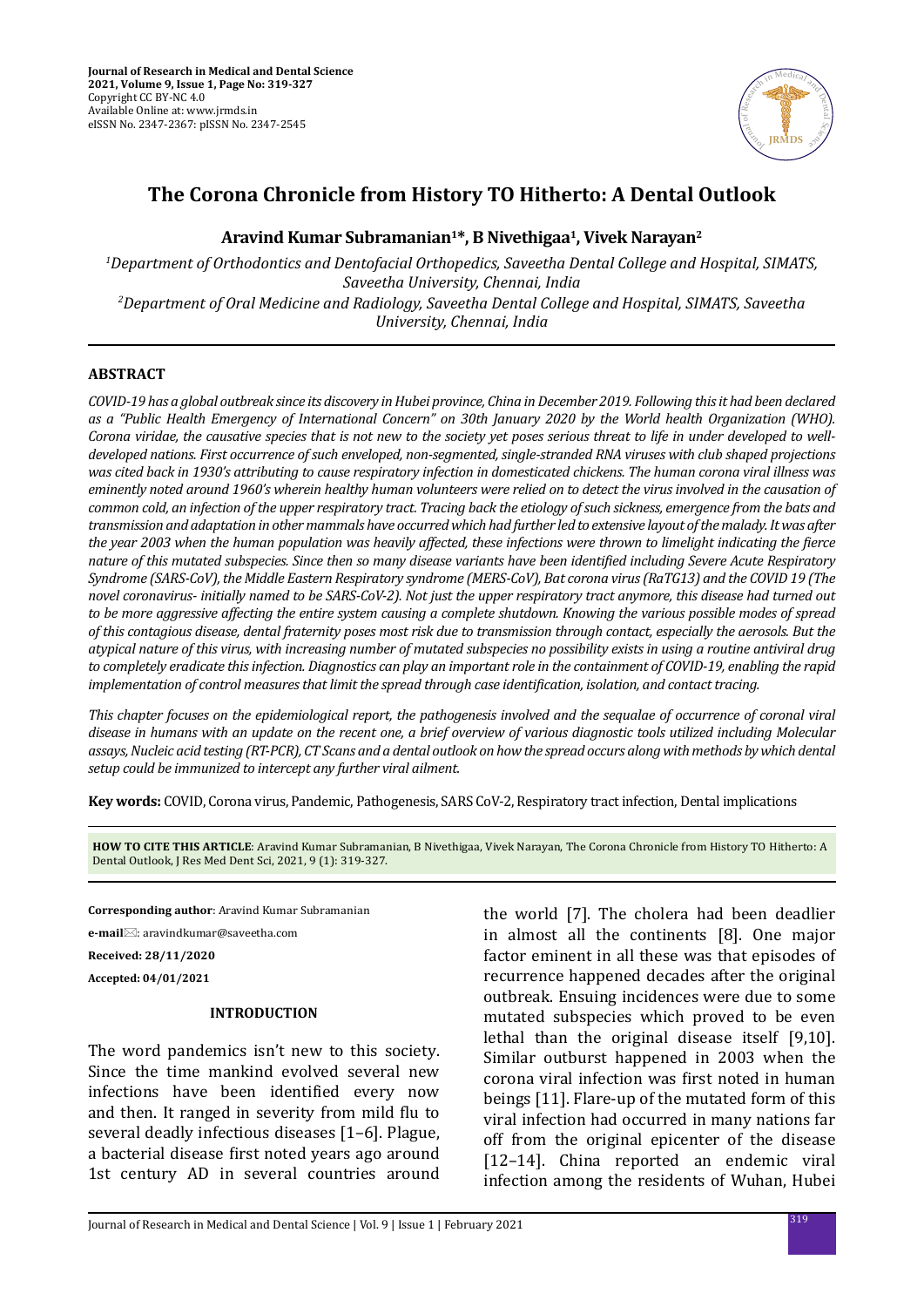province, China around mid-December 2019. Although initially this disease was believed to contained within that geographical region it had rapidly spread to the other countries. Analyzing the scenario then, World health Organization announced it as a "Public Health Emergency of International Concern" on 30th January 2020. From then so many countries around the world has been alarmed of its fast spread and detrimental nature. Even three months after this, till date the spread of viral infection could not yet be controlled.

Occurrence of Corona viridae (the causative organism), an enveloped, non-segmented, single-stranded RNA virus with club shaped projections was cited back in 1930's attributing to cause respiratory infection (zoonotic) in domesticated chickens [15,16]. The human corona viral illness was eminently noted around 1960's wherein healthy human volunteers were relied on to detect the virus involved in the causation of common cold, an infection of the upper respiratory tract [17]. Tracing back the etiology of such sickness, emergence from the bats and transmission and adaptation in other mammals have occurred which had further led to extensive layout of the malady [18].

### **Epidemiology of the outbreak**

Initially these cases presented with symptoms like pneumonia which included fever, difficulty in breathing, dry cough with a ground glass appearance of alveoli in both the lungs. The shanghai public health center along with the central hospital of Wuhan, released the Novel corona virus genomic sequence, which was believed to have caused the outbreak in the Hubei province [19].

On 31st of December, the Wuhan municipal health commission had put forward a formal statement indicating the spread of viral infection of unknown etiology in the Hubei province. It remained unclear regarding the antecedent involved in causation of this disease. The origin of this disease was then believed to be the seafood market in that location [20]. When fever and pneumonia was witnessed in cluster of cases at Wuhan Jinyintan Hospital, Broncho-alveolar lavage was performed, samples were collected and tested, it revealed SARS like corona virus strain, Bat CoV, RaTg 13 which showed almost 96% identity. Following isolation from cell lines, the appearance of crown like particles were confirmed which was then identified as SARS CoV 2. Also, postmortem samples confirmed widespread alveolar damage in both the lungs with cellular exudates of fibro-myxoid type. Evidence were in favor of Acute respiratory distress syndrome (ARDS) [21].

The number rose on 2nd of January when 41 patients who presented with similar symptoms were confirmed positive with n-COV infection. Ratio between male and female showed greater incidence of the disease in the male population (male being 73% among the overall infected people). Also, the mean age was then found to be 49 years. The prevalence of other systemic diseases like diabetes, hypertension and cardiovascular disease in exposed individuals posed a risk for developing extreme life-threatening symptoms among exposed individuals. At the start, seeing the nosocomial spread of the disease, this disease was thought to have a less aggressive spread. Since 16th of January 2020 there was a 10-fold increase in the total number of reported cases and cumulative score for the number of people rose to 440 on 22nd January 2020 [22].

# **Modes of transmission**

Not just for corona virus, any contagious viral infection can have direct or indirect spread. Direct spread of the virus includes transmission through actual contact with infected person and various secretions from them such as cough, sneeze, or respiratory droplet. Indirect spread occurs through contact transmission with particles inhalation of aerosol contaminated with the virus, or any other surfaces where the infected person had been in contact with. Few of these are till now confirmed with human corona virus transmission. Respiratory spread of the virus has occurred with contact either directly with droplets of different sizes and through saliva directly or indirectly. Few cases have also been identified to be caused by asymptomatic carriers, like on in the Germany [23]. Medical procedures result in the synthesis of aerosol particles which become carrier of infection to the health care workers. The alpha and beta forms of the virus are said to use respiratory system as a main mode for transmission wherein the gamma and delta forms of the virus were transmitted through the fecal mode. Few studies suggest that the fecal route of transmission is possible for the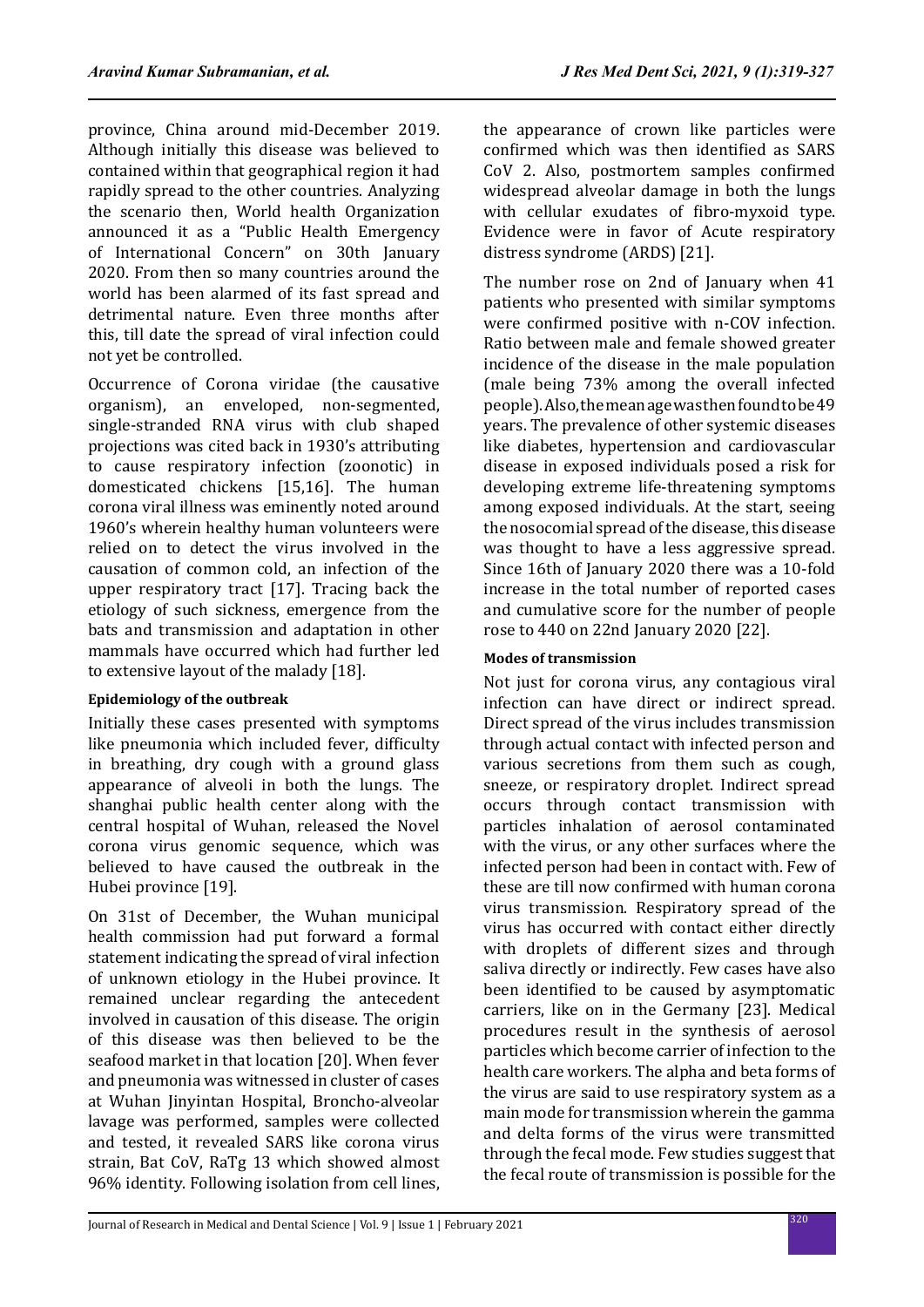mutated corona species and hence it can pose a problem to sanitation workers which can build up the chain of spread of this viral infection. In a study on the first few infected cases in United States of America it results from r RT-PCR test for the human stool have confirmed the presence of virus in the stool sample on the 7th day in the active phase of coronal viral disease [24].

### **Pathogenesis of COVID-19 [25] (Figure 1)**



**Figure 1: Pathogenesis of Pathogenesis of COVID-19.**

# **Clinical features**

The initial symptoms included fever, cough, muscle pain and tiredness; infrequent symptoms that occurred in very few cases were cough with sputum, headache, hemoptysis, diarrhea, new loss of taste sensation, hemoptysis, dyspnea and lymphopenia [26]. Almost all the patients had trouble in breathing and presented with a classical ground class appearance on CT with pneumonia like symptoms [27].

There was a mean 10-day delay between exposure and presentation of clinical signs and symptoms, with an average of 5-6-day incubation period and 4-5 delay in hospitalization of infected individuals [28]. From the period of onset, death occurred in about 6 to 41 days based on the severity of the condition. More deceased were found to be the elderly population above the age group of 70 years and those who had other systemic ailments. Emergency medical care should be sought if the patient has trouble in breathing, diffuse and prolonged pain in the chest region, delirium, bluish discoloration of the lips and the face [29]. IL2, IL7, GCSF, IP10, MCP1, MIP1A and TNF alpha were found higher in patients who were under ventilator assisted breathing. Vascular lesions and skin lesion were reported in a few cases [30].

### **Complications and clinical outcomes**

In COVID 19 positive cases apart from the acute respiratory distress syndrome patients also developed other complications including arrhythmia, shock, acute cardiac injury, kidney injury, liver dysfunction and few other secondary infections [31–36]. Stage III of the disease progression usually results in such multi organ failure especially in elderly people and neonates whose inbuilt innate immune system is week to respond to the viral attack [27].

# **Criteria to assess severity of COVID – 19**

**Mild cases:** Cases that has remained in stage 1 or 2 without further progression. Only mild clinical symptoms persist with no cough or respiratory findings. Imaging doesn't provide any detail in this stage.

**Moderate cases:** Fever, appearance of respiratory symptoms and ground glass respiratory symptoms and ground glass appearance in the chest radiograph [37].

Severe cases: difficulty in breathing, partial pressure of oxygen drops to less than 300 mmHg and rapid timely changes appearing in the successive radiographs. Based on these findings need for vigorous treatment is decided [38].

**Critical cases:** Inability to respire without the help of a ventilator, respiratory and cardiogenic chock with a multi organ failure. Need for extensive monitoring is required with ventilator assisted breathing [39].

# **Radiographic diagnosis**

Radiological assessments are vital in the discovery and the management of COVID-19 [40]. Ground glass opacity was seen in the chest radiographs in advanced stage but during the initial stage of the disease this feature is not evident. Hence chest radiography is not recommended as the confirmatory imaging modality for initial diagnosis of COVID–19. Significant number of clinicians proposed CT scan ought to be one vital assistant analytic strategy since it is increasingly sensitive in determining the severity [41,42].

The chest CT findings include ground glass opacities (GGO), peripheral subpleural distribution, patchy consolidations and crazy – paving pattern (GGO with superimposed inter and intra-globular septal thickening) [43]. GGO is a hazy increase in attenuation that appears in a variety of interstitial and alveolar processes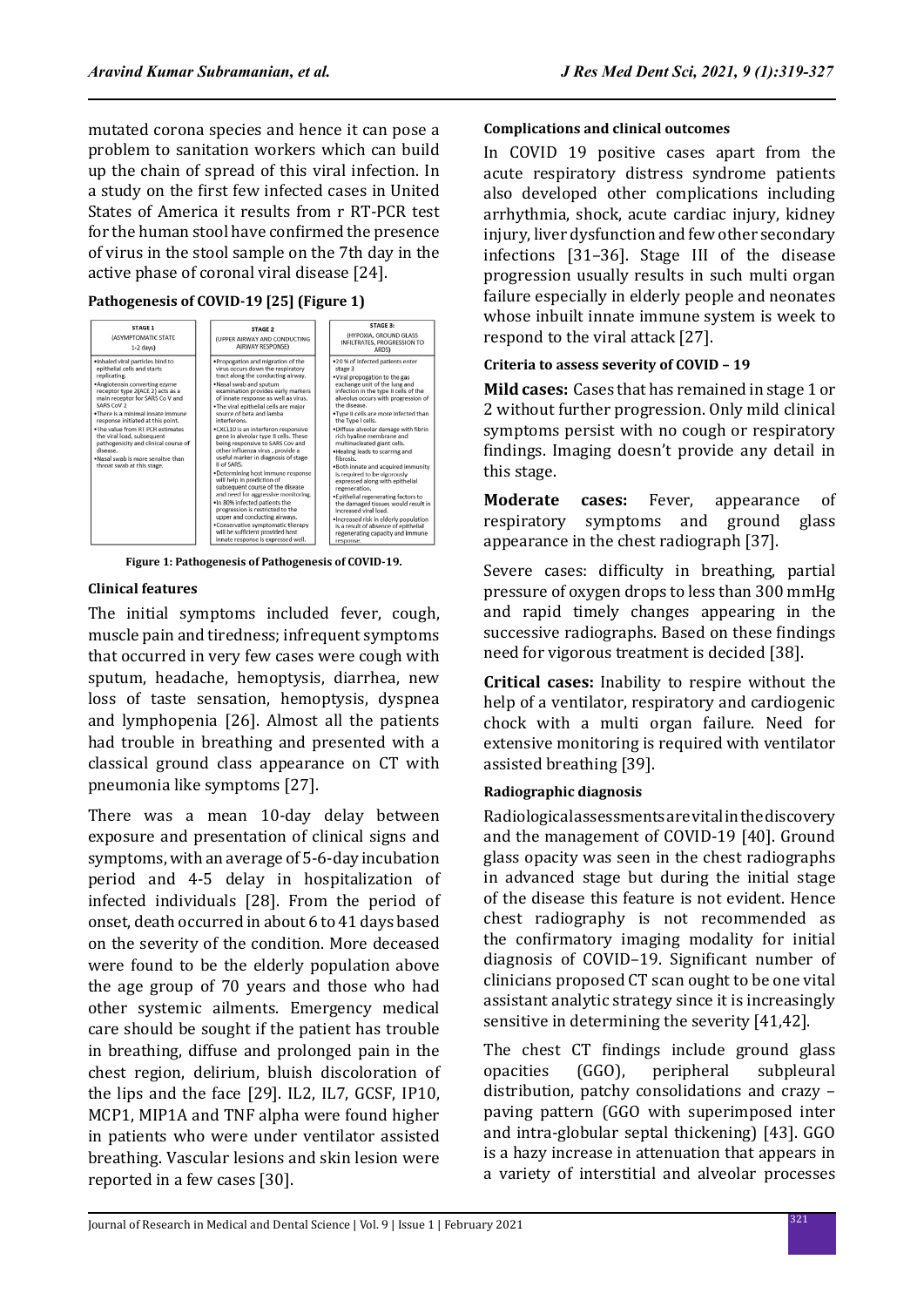with preservation of bronchial and vascular margins [44]. High resolution CT (HRCT) for the chest is basic for early finding and assessment of sickness seriousness of patients with SARS-CoV-2 [45]. According to the fifth trial version chest CT discoveries of viral pneumonia are viewed as the clinical finding of COVID-19 disease. In the initial stages of the pneumonia pure GGO appearance can be present. Pleural effusion, lung cavitation, lymphadenopathy and calcification are infrequently reported [44]. Diseases which appear similar to pneumonia must be distinguished from COVID–19. The other causes of pneumonia include streptococcus

pneumonia, chlamydia pneumonia and older coronavirus infections. The COVID–19 also mimics certain other diseases such as common cold, influenza, SARS and MERS. Thin slice CT is recommended which aids not only in diagnosis but also to determine the extent of the disease. Even though CT findings are non-specific they significantly aid in the diagnosis of COVID–19.

# **Laboratory diagnosis**

The virus spread through the respiratory mucosa and contaminate different cells, initiate a cytokine storm in the body, produce a progression of resistant reactions, and cause changes in peripheral WBCs and immune cells, for example, lymphocytes [46,47]. Patients might show normal WBCs or leukopenia, lymphopenia, or thrombocytopenia, with prolonged activated thromboplastin time and high C-reactive protein [44]. RT–PCR stands for reverse transcription polymerase chain reaction. At present, RT-PCR test remains the reference standard to make a complete conclusion of COVID-19 contamination [48]. The test involves reverse transcription of SARS-CoV-2 RNA into complementary DNA (cDNA) strands, followed by amplification of specific regions of the cDNA [49]. The measure can be structured as a two-target framework, where one primer recognizes various coronaviruses counting SARS-CoV-2 and a subsequent primer set just recognizes SARS-CoV-2.

RT–PCR can be a single step or a dual step process. In the former the reverse transcription and PCR amplification are grouped into a single reaction. In the latter the reaction is done separately. The dual step process is more sensitive but also more time consuming. The samples are obtained from the upper respiratory tract and is the broadly recommended sample. Those who exhibit symptoms of a productive cough lower respiratory samples are obtained. The upper respiratory samples include nasopharyngeal swabs, oropharyngeal swabs, nasopharyngeal washes, and nasal aspirates. Lower respiratory tract samples include sputum, and tracheal aspirates. In the initial 14 days after beginning, SARS-CoV-2 could most dependably be distinguished in sputum followed by nasal swabs. There are three issues that have emerged with RT-PCR. To start with, the accessibility of PCR reagent packs has not kept up with request. Second, community clinics outside of urban communities come up short on the PCR foundation to oblige high test throughput. Finally, RT-PCR depends on the nearness of perceptible SARS-CoV-2 in the sample gathered. COVID-19 is presently determined by RT-PCR and has been screened for with CT scans, however both the procedure has its own downsides [50,51].

# **Differential diagnosis**

- $\checkmark$  Common cold.
- $\checkmark$  Influenza.
- $\checkmark$  SARS.
- $\times$  MERS.
- $\checkmark$  Chlamydia pneumoniae.
- $\checkmark$  Human meta-pneumonia virus.
- $\checkmark$  Human rhinovirus.
- $\checkmark$  Adenovirus.
- $\checkmark$  Primary viral or bacterial pneumonia.

### **Dental office a potential hotspot for spread of the virus**

From the available resources on mode of transmission of the viral infection it is noticeably clear that the dental office can be a hotspot since transmission can occurs through direct contact with an infected patient to the dental health care workers or vice versa. The reason being the long incubation period before the active phase of the infection which has extended to 14 days after the initial time of contamination with the pathogen on the host, hence increasing the difficulty for the doctor to readily isolate these cases. Studies have shown the spread through saliva, which here proves to be the most common mode of transmission. This can happen when the cough or sneeze from the infected person had been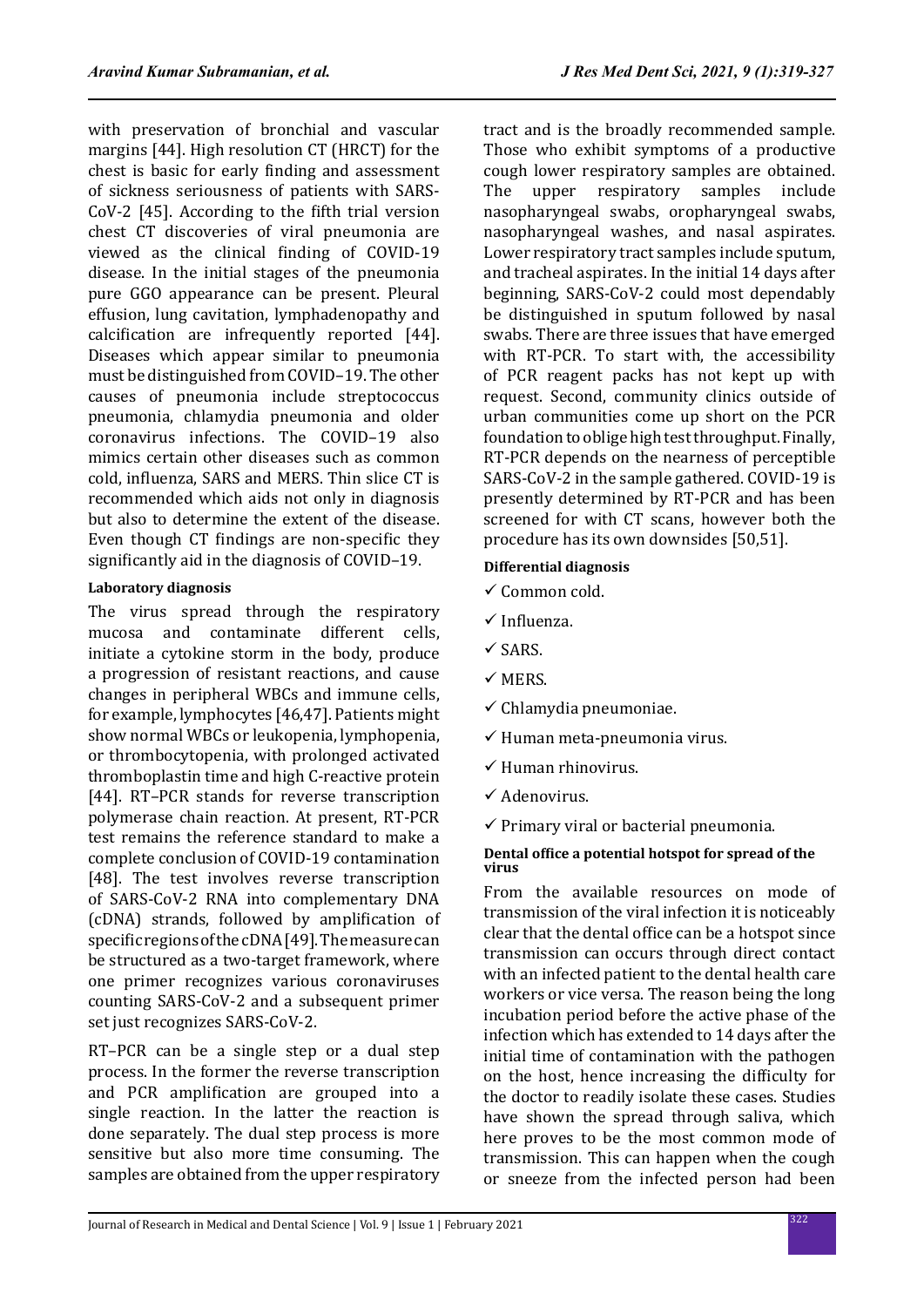contacted with. The corona virus has been shown to have a higher affinity towards the Angiotensin converting enzyme (ACE) receptors. Based on the coding studies done, it had been presumed than the ACE receptors predominate in number in the salivary gland than in the lungs. Confirmatory studies on this fact had fetched eye opening particulars that salivary glands (major and minor) are reservoirs for the corona virus especially among the asymptomatic carriers [52- 54].

# **Air and contact borne infection**

Literatures have given a clear note on spread of the corona viral disease. It becomes inevitable to avoid all these while treating a patient. The concept of using a face mask and social distancing is not applicable in a dental setup. Spread can occur through the droplets propelled when the patient sneezes or coughs without mask while examining or while performing treatment and the aerosol that is generated while doing a dental procedure. Not just the oral secretions but also exposure to conjunctival, nasal secretions and the blood contamination from the infected patients can happen with the aerosols that are generated using micromotor and aerator handpiece. These particulate materials are formed in huge amount that the dental office becomes completely infected after procedures are done. Apart from this airborne direct spread, indirect spread can also occur in case of improper disinfection of the contaminated instruments. Understanding the different modes of spread of the disease, the dental setup is a highly susceptible place for acquiring and transmission of diseases, especially the aerosol borne particulate matter. The viral particles remain suspended over a longer period time of about 2 hours to even 9 days and a relative humidity of 50% it is more virulent than at 30%. Hence spread of such infection can be avoided by maintaining clean and dry environment.

# **Decision on need for dental treatment**

Dentist should be professionally trained to manage such pandemic conditions. They must have the ability in diagnosing a case for Novel corona virus and isolating them. If in case they happen to identify any new case, then the infection control department must be alerted regarding this issue and the proper preventive and interceptive measures to be taken care of to prevent spread outside the dental office and within the health care workers. Dental treatment can be emergency care or elective care. Any patient in the active phase of the disease is completely unfit to undergo dental treatment. Almost all elective procedures can be postponed in patients during this period. But a dental emergency can arise anytime. Under such circumstances to act with caution is highly necessary to protect the dentist, dental assistant and the other patients who visit the dental fraternity.

# **Patient examination and isolation**

Teleconferencing with the patient should be followed as the first step in any outpatient set up. Patient should be made aware about the seriousness of the current situation, asked for subjective signs of any active disease and any recent history of travel history or possibility in being within the epidemiological link. For this preparing, a questionnaire and following it for all patients will help us avoid negligence. This questionnaire should be filled in teleconferencing or when the patient enters the dental clinic before any examination is even started.

This should include the following criteria to be asked for

 $\checkmark$  Any history of recent illness including sore throat, fever, cough or rhinitis or other respiratory problems.

 $\checkmark$  Any history of recent travel abroad.

 $\checkmark$  Any history of recent travel within state.

 $\checkmark$  Any history of contact with people infected with the disease.

 $\checkmark$  Any history of infection in the neighborhood.

 $\checkmark$  Any history of active infection within family members.

 $\checkmark$  Any history of recent participation in groups or gatherings.

If any these questions turn out to be positive patient is advised to check for any active viral infection or remain in self-quarantine for the next 14 days. Patients' further visit to the dental office is deferred until further notice from the health authorities on the status of the patient.

For walk in patients, the patient is systematically analyzed now patient enters into the dental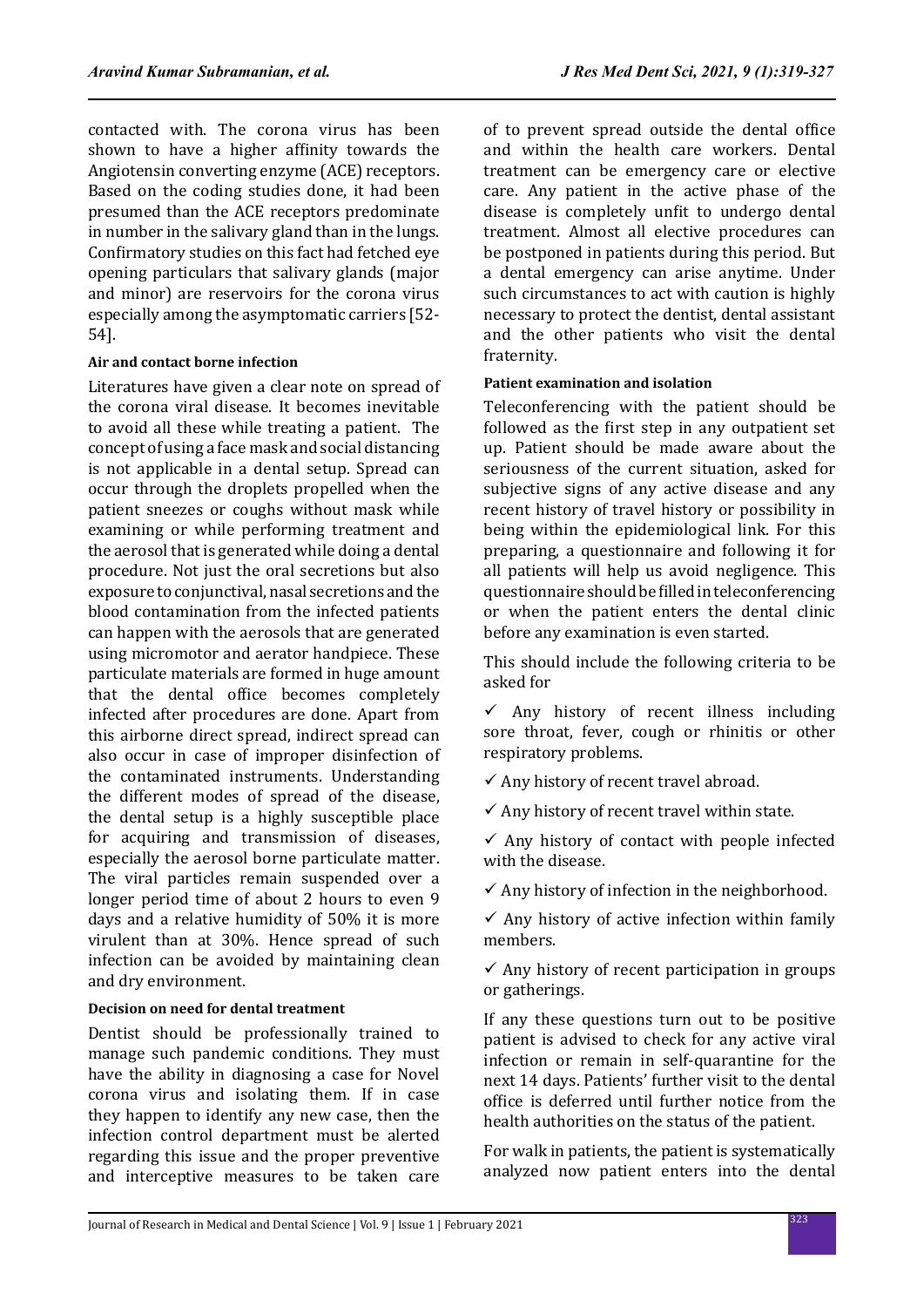office. Patient should be made sure that their temperature is within normal range of <100 F. For this contactless heat sensors should be used.

1. If any of these turns out to be positive like a patient experiencing any symptoms or those having a history of travel to COVID affected regions,

a. In case of life-threatening emergent situation patient can be allowed to come to the hospital set up but must be treated with special PPE precautions and separate waste protocol and negative pressure chamber.

b. If otherwise, for situations that can be brought under control with pharmacological agents, appropriate prescription can be given such that the patient returns to the dental office after he is tested negative for COVID (i.e., after two weeks preferably) and immediate dental treatment is avoided.

c. Elective dental procedures can be completely avoided, and the patient should be well educated regarding the lesser need of treatment at that point in time.

2. For those patients without any history of travel, possible epidemiological link or symptoms, dental treatment can be performed. But treatment involving the aerosol production can be deferred till the outbreak is brought under control, for the sake of remaining within the safety margin.

3. If the use of aerosol generating procedure becomes a part of necessary emergency care, then all the precautionary measures should be properly taken care off including the use of high-pressure suction for evacuation and proper isolation protocol involving rubber dams.

# **Immunization protocol for routine dental practice**

# **i. Personal protective equipment**

Earlier we did not have any proper guidelines for protective care for COVID 19. Recently it had been put forth by dental council existing in various countries. Few cases of COVID 19 have also been identified among dentists who treated asymptomatic infected patients, insisting the need to follow such council made protocol and guideline. Considerations have been given in terms of hand hygiene, use of personal protective equipment i.e., gown, eye protection goggles, and Facemask (N95 or higher-level respirator), their disposal and reuse strategies should be properly followed according to the CDC protocol and also the manufacturers instruction.54. Personal protective equipment to be worn while treating all patients preferably a sterilized one for each patient. Based on the spread of infection and increased need for control the wear of personal protective equipment has been subdivided into three categories [55,56]. In general cases which do not have any history, and the questionnaire is negative, Primary protection, use of facemask, gloves with a regular use sterilizable protective coat for the dental assistant. Advanced secondary protection can be attained for the dentist by the wear of facemask, surgical gloves, headcap, protective face shield, regular use protective coat along disposable isolation clothes on the outside. Tertiary level of care is required if the patient is in the active phase of the disease or under self-quarantine or if the questionnaire turns out to be positive. These patients are not advised to reach for any dental setup for elective treatments but in case of emergency extreme levels of protection should be followed by the dentist and the dental assistants and the number of people in the working area should be kept as minimum as possible [57,58].

**ii. Hand Hygiene:** The route of transmission had made it compulsory to follow extensive handwashing techniques. It is very essential to not acquire or transmit the disease and not be a potential carrier of transmission to others. Health advisories have advised following these protocols every time someone visits a new place or been in contact with another person. This same applies to a dental facility as well. In the clinic handwashing is followed by the patient when they enter in before any procedure or after the procedure is over. And the dentist is advised to follow hand hygiene before examining the patient, before starting any procedure, after the procedure is completed and when contacting with any dental unsterilized instruments or surfaces or if they meet blood saliva or other droplet anytime during the entire procedure. Care to be taken in avoiding contact with eye, nose and mouth anytime between the procedures, before an alcohol rub sanitizer is used.

**iii. Mouth rinsing:** Procedural mouth rinse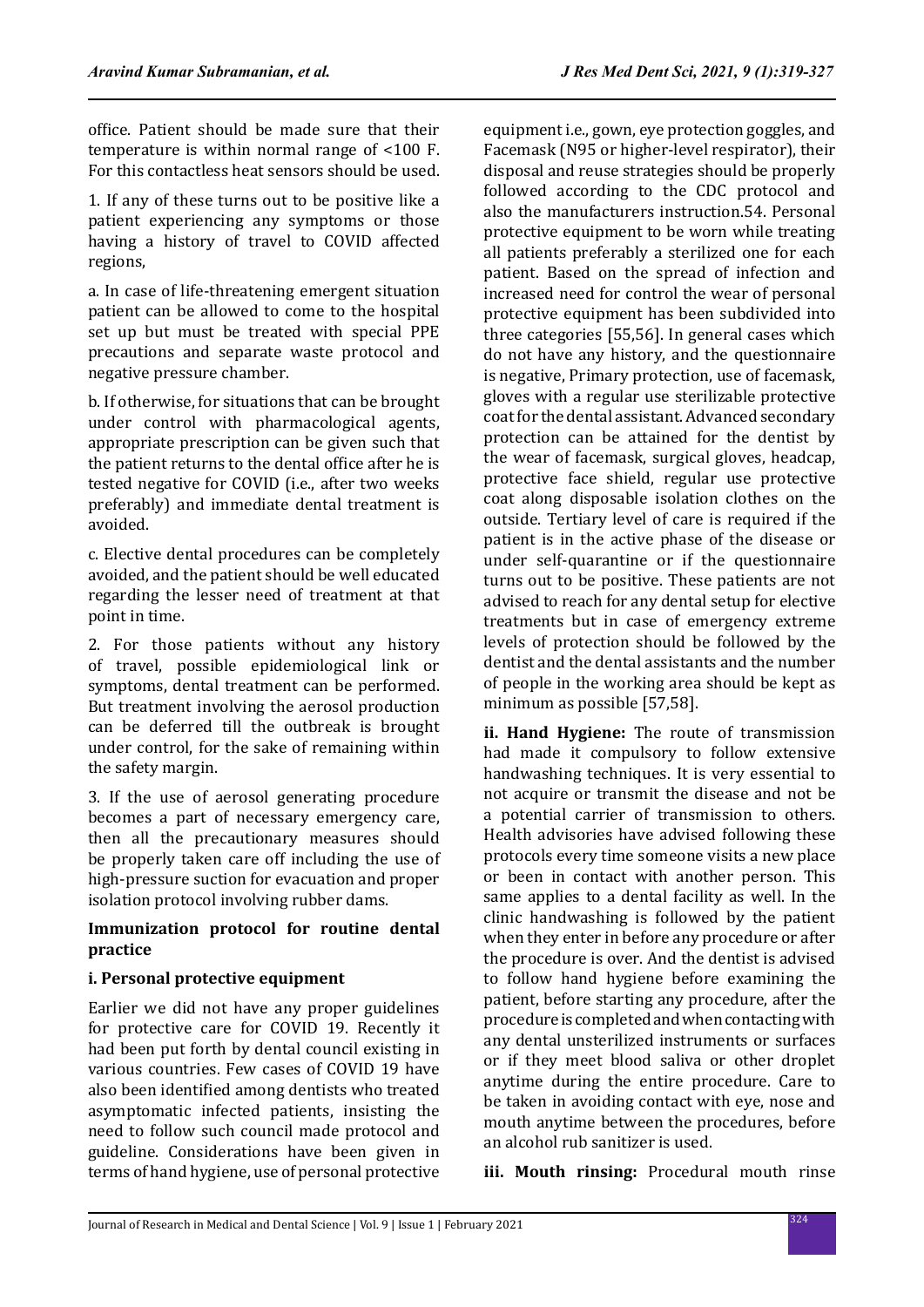with 1% hydrogen peroxide or povidone iodine is suggested to reduce the oral viral load and making it a better environment to carry out emergency procedures.

**iv. Disposable instruments:** Instead of the regular use stainless steel mouth mirror and probe for examination and isolation, it is better to use a disposable mouth mirror, probe, disposable needles, and single use materials on the patients.

**v. Rubber dam isolation:** With the aim of avoiding blood and saliva contamination with the aerosol, use of proper method of isolation such as a rubber dam kit can be considered. Aerosol that is generated can be evacuated using a high-volume evacuator that is used in case of surgical procedures. Those which leads to aerosol production should be avoided. Use of caries dissolving agents, atraumatic restorative treatment without handpiece and also hand scalers to be preferred over modernized aerosol generating procedures.

**vi. Radiographs:** Use of extraoral radiographs to be preferred over intraoral radiographs and also when intraoral radiographs are indicated, use of proper double layered barrier technique to be followed.

**vii.** Airborne infection isolation chambers: All suspected and confirmed cases, to be treated in negative pressure rooms or air borne infection isolation chambers. But this cannot be provided in a regular dental setup. Hence it would be more reasonable to treat these dental emergencies in a medical setup if the patient is either tested positive for COVID 19 or quarantined as a susceptible individual. The dental emergencies in such conditions include only the maxillofacial trauma or space infections like cellulitis, dentoalveolar abscess etc., which would turn into a life-threatening emergency if left untreated.

**viii. Disinfection of dental office:** Every time a patient moves out of the dental clinic, it is the responsibility of the dental assistant to clean all the in animate surfaces so that the viral spread through contact with these can be avoided. The dental assistant should be trained adequately regarding the importance of disinfection and sterilization twice as fold as in every day dental practice.

there is a chance of retrograde contamination of the waterline that supply the chair. This can act as potential reservoir to spread infection. Need for anti-retraction devices is vital at this point. Handpieces without anti retraction devices should be prohibited from use. And newer inventions should be made for the other dental water supplies also so that any retrograde infection can thus be prevented.

**x. Dental waste management:** Categorization of the dental waste need to be done and disposed in sealed container to prevent the spread of infection among the sanitation workers who collect and dispose the waste.

**xi.** In case of any sickness reported among the dental assistants, they must be strictly advised not to come to the dental office and handle any clinic related materials. If normal flu like symptoms subside in a day or two, then they can return to work once they are normal. But in case if it persists, they might be advised to maintain quarantine and seek adequate professional help.

### **ACKNOWLEDGEMENT**

The authors would like to extend their gratitude to Saveetha Dental and Hospital for providing a platform for this research.

#### **CONFLICT OF INTEREST**

Nil.

#### **REFERENCES**

- 1. Taubenberger JK, Morens DM. 1918 Influenza: The mother of all pandemics. Rev Biomed 2006; 17:69-79.
- 2. https://www.researchgate.net/profile/Taisuke\_ Horimoto/publication/7684820\_Influenza\_Lessons\_ from\_past\_pandemics\_warnings\_from\_current\_ incidents/links/551c8d3d0cf2fe6cbf792596.pdf
- 3. Epstein J. Modelling to contain pandemics. Nature 2009; 460:687.
- 4. Tumpey TM, Basler CF, Aguilar PV, et al. Characterization of the reconstructed 1918 Spanish influenza pandemic virus. Science 2005; 310:77-80.
- 5. Hsieh YC, Wu TZ, Liu DP, et al. Influenza pandemics: Past, present and future. J Formosan Med Assoc 2006; 105:1-6.
- 6. https://books.google.co.in/books?hl=en&lr=&id=KYtA kAIHw24C&oi=fnd&pg=PP11&dq=pandemic&ots=09S NC5kD3G&sig=queK5oFCUEgHBUysh2z2isoUmXw&re dir\_esc=y#v=onepage&q=pandemic&f=false
- **ix. Anti-retraction devices:** In few cases even
- 7. Butler T. Plague history: Yersin's discovery of the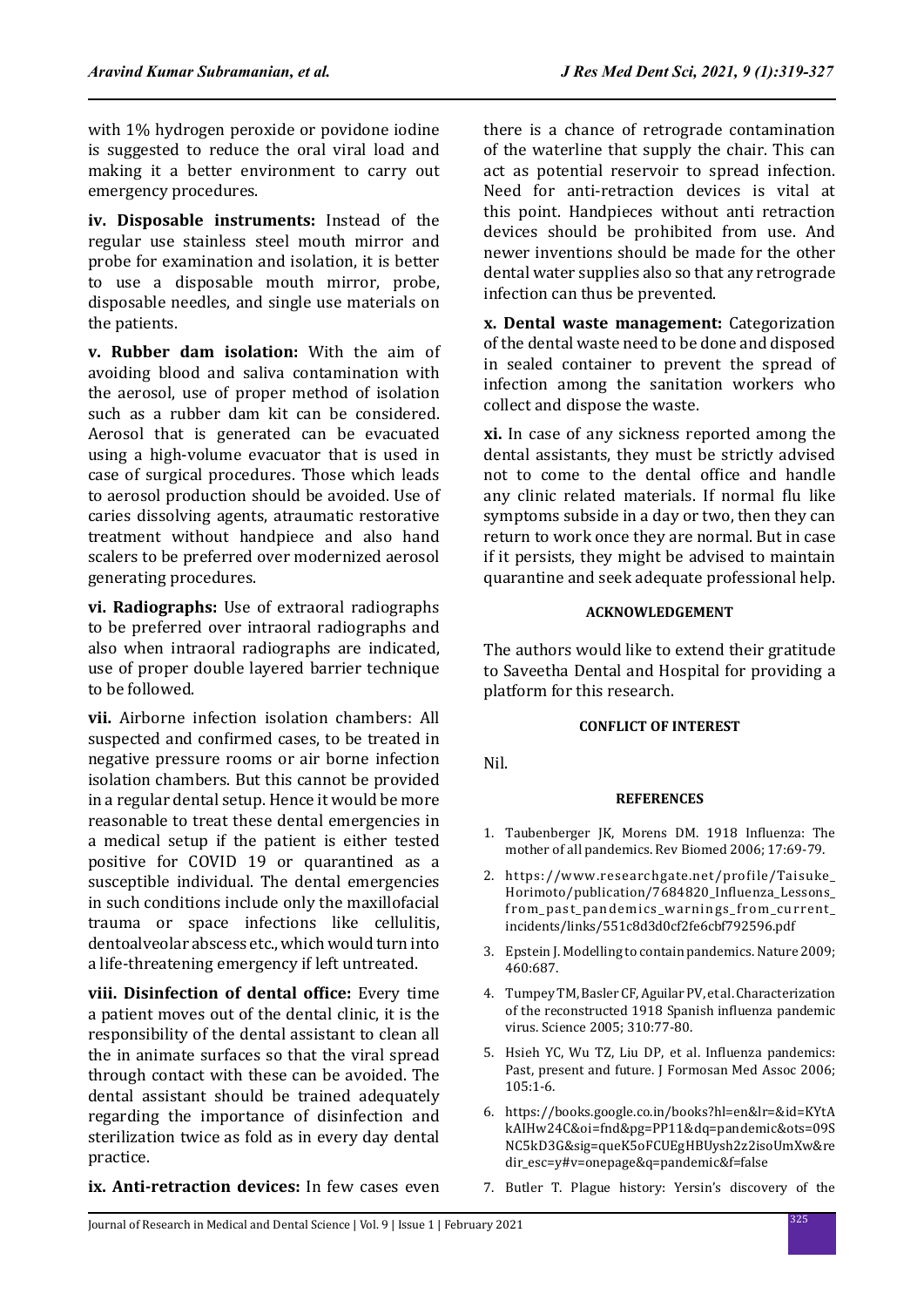causative bacterium in 1894 enabled, in the subsequent century, scientific progress in understanding the disease and the development of treatments and vaccines. Clin Microbiol Infection 2014; 20:202-209.

- 8. https://www.researchgate.net/publication/327350457\_ Cholera\_Pandemics\_1816-1861
- 9. Chatterjee P, Kanungo S, Bhattacharya SK, et al. Mapping cholera outbreaks and antibiotic resistant Vibrio cholerae in India: An assessment of existing data and a scoping review of the literature. Vaccine 2020; 38:A93-A104.
- 10. Jutla A, Khan R, Colwell R. Natural disasters and cholera outbreaks: Current understanding and future outlook. Curr Envir Health Rpt 2017; 4:99-107.
- 11. van der Hoek L, Pyrc K, Jebbink MF, et al. Identification of a new human coronavirus. Nature Med 2004; 10:368- 373.
- 12. Woo PCY, Lau SKP, Huang Y, et al. Coronavirus diversity, phylogeny and interspecies jumping. Exp Biol Med 2009; 234:1117-1127.
- 13. Holmes KV. SARS associated coronavirus. New England J Med 2003; 348:1948-1951.
- 14. Chafekar A, Fielding BC. MERS-CoV: Understanding the latest human coronavirus threat. Viruses 2018; 10:93.
- 15. https://www.annualreviews.org/doi/full/10.1146/ annurev-virology-110615-042301?fbclid=Iw AR2YIAsxULSnpTkYXS\_rGpa\_AK8\_-wsT8n3T-MgxHIEG3sQB4v1HzKN1VcQ
- 16. Brian DA, Baric RS. Coronavirus genome structure and replication. In: Enjuanes L Edn. Coronavirus replication and reverse genetics. Current Topics in Microbiology and Immunology. Springer 2005; 1-30.
- 17. Cavanagh D. Coronavirus avian infectious bronchitis virus. Vet Res 2007; 38:281-297.
- 18. Lun ZR, Qu LH. Animal-to-Human SARS-associated coronavirus transmission? Emerg Infect Dis 2004; 10:959.
- 19. http://www.ncbi.nlm.nih.gov/nuccore/MN908947.3
- 20. http://wjw.wuhan.gov.cn/
- 21. Lu H. Drug treatment options for the 2019-new coronavirus (2019-nCoV). BST 2020; 14:69-71.
- 22. https://www.imperial.ac.uk/media/imperial-college/ medicine/mrc-gida/2020-01-22-COVID19-Report-2. pdf
- 23. Rothe C, Schunk M, Sothmann P, et al. Transmission of 2019-nCoV infection from an asymptomatic contact in Germany. New England J Med 2020; 382:970-971.
- 24. Holshue ML, DeBolt C, Lindquist S, et al. First case of 2019 novel coronavirus in the United States. New England J Med 2020.
- 25. Mason RJ. Pathogenesis of COVID-19 from a cell biology perspective. Eur Respir J 2020; 55:2000607.
- 26. Ren LL, Wang YM, Wu ZQ, et al. Identification of a novel coronavirus causing severe pneumonia in human: A

descriptive study. Chinese Med J 2020.

- 27. Huang C, Wang Y, Li X, et al. Clinical features of patients infected with 2019 novel coronavirus in Wuhan, China. Lancet 2020; 395:497-506.
- 28. http://www.imperial.ac.uk/mrc-global-infectiousdisease-analysis/covid-19/report-1-case-estimates-ofcovid-19/
- 29. https://www.cdc.gov/coronavirus/2019-ncov/index. html
- 30. Bouaziz JD, Duong TA, Jachiet M, et al. Vascular skin symptoms in COVID-19: A French observational study. J Eur Acad Dermatol Venereol 2020; 34.
- 31. Terpos E, Ntanasis-Stathopoulos I, Elalamy I, et al. Hematological findings and complications of COVID-19. Am J Hematol 2020; 95:834-847.
- 32. Lodigiani C, Iapichino G, Carenzo L, et al. Venous and arterial thromboembolic complications in COVID-19 patients admitted to an academic hospital in Milan, Italy. Thrombosis Res 2020; 191:9-14.
- 33. Klok FA, Kruip MJHA, van der Meer NJM, et al. Incidence of thrombotic complications in critically ill ICU patients with COVID-19. Thrombosis Res 2020; 191:145-147.
- 34. Long B, Brady WJ, Koyfman A, et al. Cardiovascular complications in COVID-19. Am J Emergency Med 2020; 38:1504-1507.
- 35. Filatov A, Sharma P, Hindi F, Espinosa PS. Neurological complications of coronavirus disease (COVID-19): Encephalopathy. Cureus 2020; 12.
- 36. Kochi AN, Tagliari AP, Forleo GB, et al. Cardiac and arrhythmic complications in patients with COVID-19. J Cardiovascular Electrophysiol 2020; 31:1003-1008.
- 37. Gandhi RT, Lynch JB, del Rio C. Mild or moderate Covid-19. N Engl J Med 2020; 2020:NEJMcp2009249.
- 38. Hadjadj J, Yatim N, Barnabei L, et al. Impaired type I interferon activity and inflammatory responses in severe COVID-19 patients. Science 2020; 369:718-724.
- 39. Li K, Wu J, Wu F, et al. The clinical and chest CT features associated with severe and critical COVID-19 pneumonia. Invest Radiol 2020.
- 40. Chen SG, Chen JY, Yang YP, et al. Use of radiographic features in COVID-19 diagnosis: Challenges and perspectives. J Chin Med Assoc 2020; 83:644-647.
- 41. Hui TCH, Khoo HW, Young BE, et al. Clinical utility of chest radiography for severe COVID-19. Quant Imaging Med Surg 2020; 10:1540-1550.
- 42. Choi H, Qi X, Yoon SH, et al. Extension of coronavirus disease 2019 (COVID-19) on chest CT and implications for chest radiograph interpretation. Radiology 2020; 2:e200107.
- 43. Pan F, Ye T, Sun P, et al. Time course of lung changes on chest CT during recovery from 2019 novel coronavirus (COVID-19) pneumonia. Radiology 2020:200370.
- 44. Zu ZY, Jiang MD, Xu PP, et al. Coronavirus disease 2019 (COVID-19): A perspective from China. Radiol 2020; 200490.